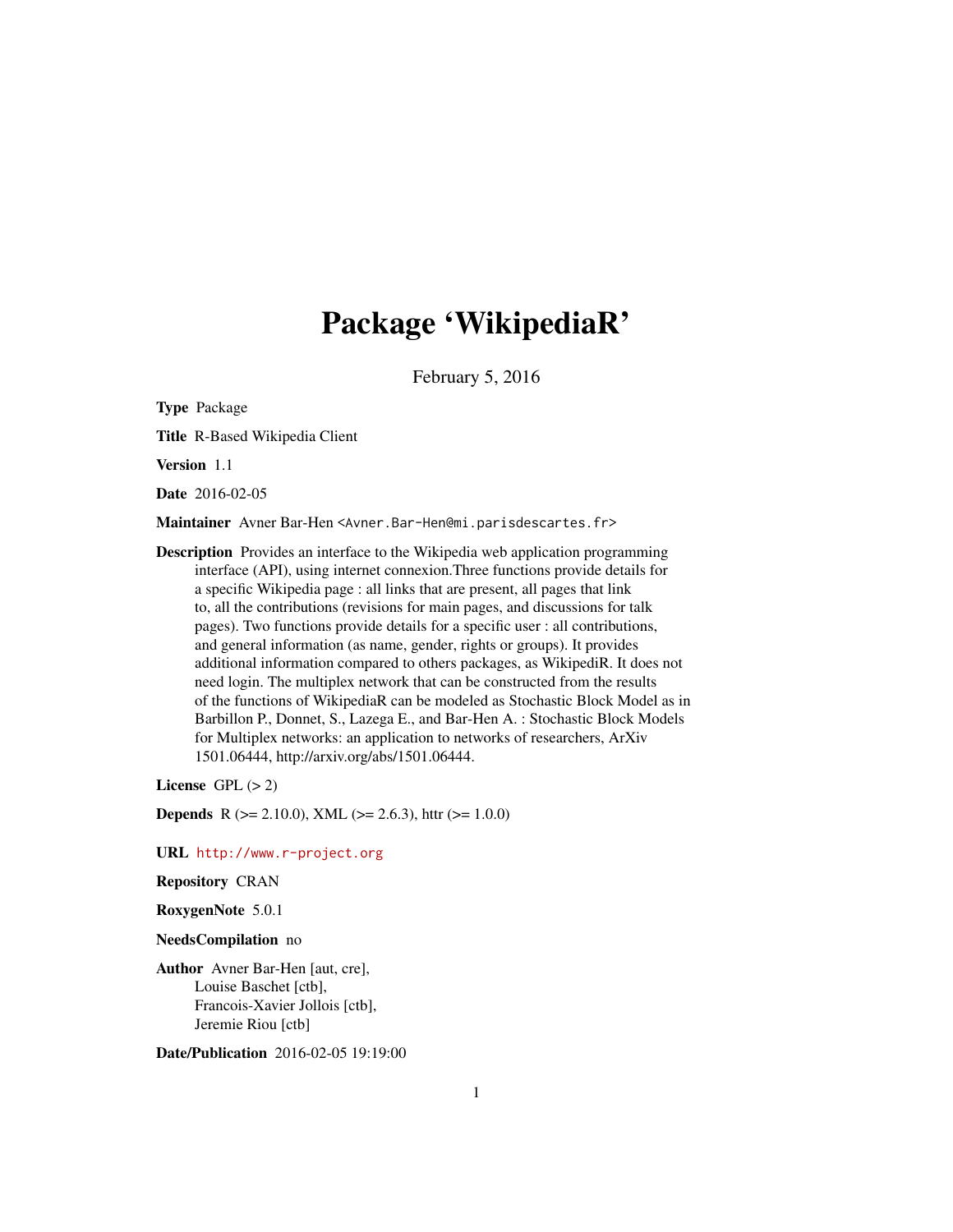## <span id="page-1-0"></span>R topics documented:

|       | $print.userContribsClass \dots \dots \dots \dots \dots \dots \dots \dots \dots \dots \dots \dots \dots \dots \dots \dots \dots \dots$ |    |
|-------|---------------------------------------------------------------------------------------------------------------------------------------|----|
|       |                                                                                                                                       |    |
|       |                                                                                                                                       |    |
|       |                                                                                                                                       |    |
|       |                                                                                                                                       |    |
|       |                                                                                                                                       |    |
| Index |                                                                                                                                       | 18 |

WikipediaR-package *R-Based Wikipedia Client*

## **Description**

Provides an interface to the Wikipedia web API.

Three functions provide details for a specific Wikipedia page ; the links function lists all links that are present, the backLinks function lists all pages that link to, the contribs function lists all the contributions (revisions for main pages, and discussions for talk pages). The page can be defined by the parameter "page", as the title, i.e. a character string, or the page ID, a numeric value. The character string title can include spaces and special characters, and lower/upper case letters are taking in account.

Two functions provides details for a specific user ; the userContribs function lists all contributions, and the userInfo function provides general information (as name, gender, rights or groups). The user is defined by his or her name. Lower/upper case letters are taking in account.

The domain can be specified in all the functions, by the parameter "domain". the default domain is "en" for the <https://en.wikipedia.org>.

It provides additional information compared to others packages, as WikipediR. It does not need login.

The multiplex network that can be constructed from the results of the functions of WikipediaR can be modeled as Stochastic Block Model as in Barbillon P. et al.

## Details

| Package: | WikipediaR |
|----------|------------|
| Type:    | Package    |
| Version: | 1.1        |
| Date:    | 2016-01-25 |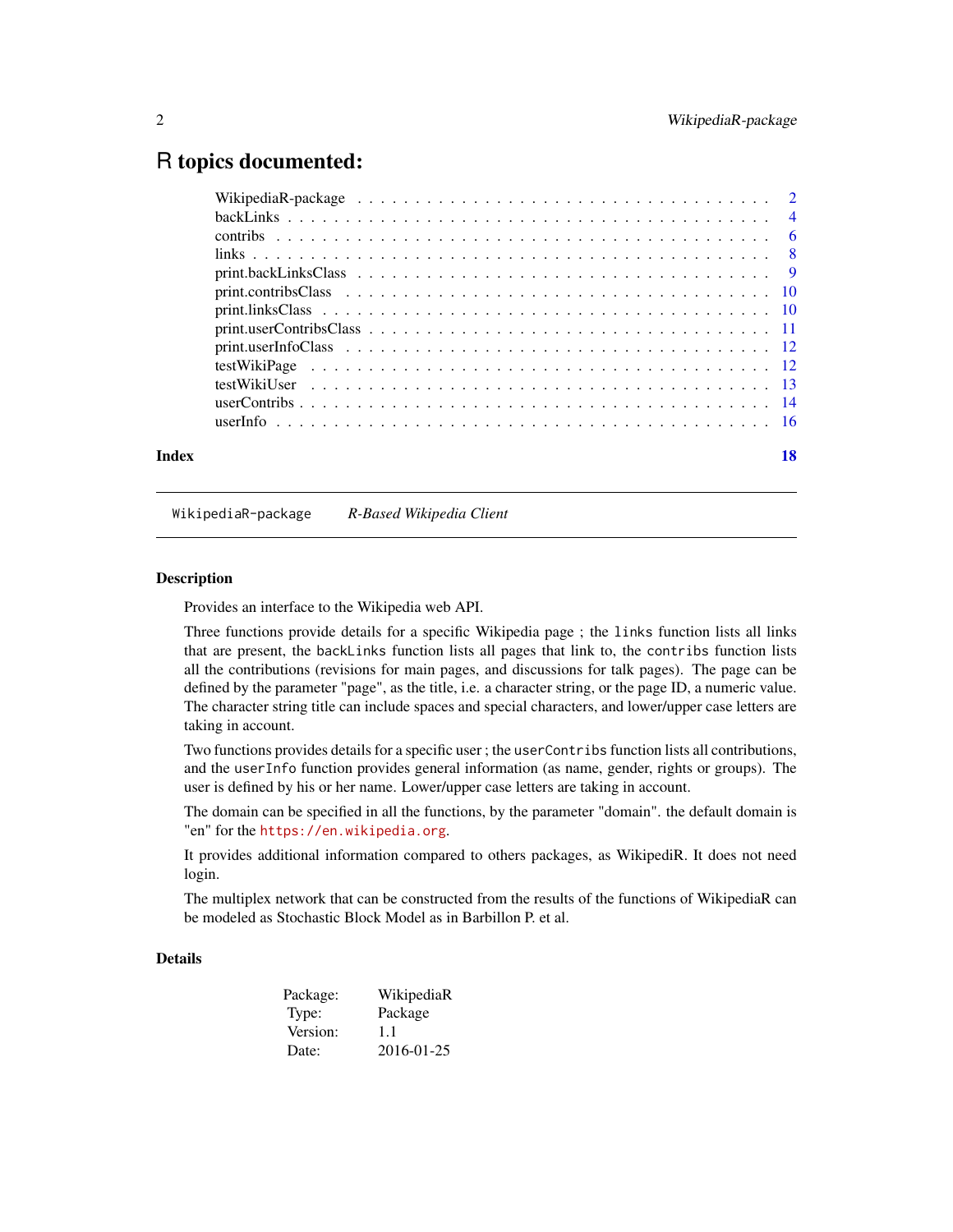| License:    | GPL(>2)                                                    |
|-------------|------------------------------------------------------------|
| Depends:    | R ( $>= 2.10.0$ ), XML ( $>= 2.6.3$ ), http ( $>= 1.0.0$ ) |
| URL:        | http://www.r-project.org                                   |
| Repository: | <b>CRAN</b>                                                |
| Packaged:   | 2016-02-05 09:57:22 UTC; Louise                            |
| Built:      | R 3.2.3; ; 2016-02-05 09:57:22 UTC; windows                |

As part of a PRES Sorbonne Paris Cite project, Paris Descartes statisticians, computer scientists and sociologists Paris Diderot Sciences Po are working on the problem of multi-level networks. One part of the project is to analyze data extracted from Wikipedia with the free software R.

Like the twitteR package that provides an interface to the Twitter web API, the objective of the WikipediaR package is to provide a way to access to data extracted from Wikipedia, and return it in a exploitable format in R. API means application programming interface.

A package already exists with a similar objective : WikipediR. This package is under progress, and as it permits modifications on the Wikipedia base, it needs a connexion, with rights. To see more details about this package, you can visit <http://ironholds.org/blog/introducing-wikipedir/>.

Our package use the XML package to interact with wikipedia, via MediaWiki API syntax. You can see this syntax here: <http://en.wikipedia.org/w/api.php>.

Which others packages interact with MediaWiki API ? The Tiki Wiki CMS/Groupware framework has an R plugin (PluginR) to run R code from wiki pages, and use data from their own collected web databases (trackers). A demo: <http://r.tiki.org>

The wikibooks package provides functions and datasets of the german WikiBook "GNU R".

Remark1: "fr" and "en" domains have been tested, but others can lead to not anticipated problem. Trying domain="gu" is at your peril... The encoding is UTF-8 for most of the output.

Remark2: as the functions get informations on internet in real time, the execution time depends on your internet connection !

Index:

| backLinks    | lists pages that link to the Wikipedia page       |
|--------------|---------------------------------------------------|
| contribs     | lists contributions for a specific wikipedia page |
| links        | links on a Wikipedia page                         |
| testWikiPage | internal function testWikiPage                    |
| testWikiUser | internal function testWikiPage                    |
| userContribs | list of contributions for a specific user         |
| userInfo     | General information for a Wikipedia user          |

#### Author(s)

Avner Bar-Hen <Avner.Bar-Hen@mi.parisdescartes.fr>, with contributions of Louise Baschet, Francois-Xavier Jollois, Jeremie Riou

Maintainer: Avner Bar-Hen <Avner.Bar-Hen@mi.parisdescartes.fr>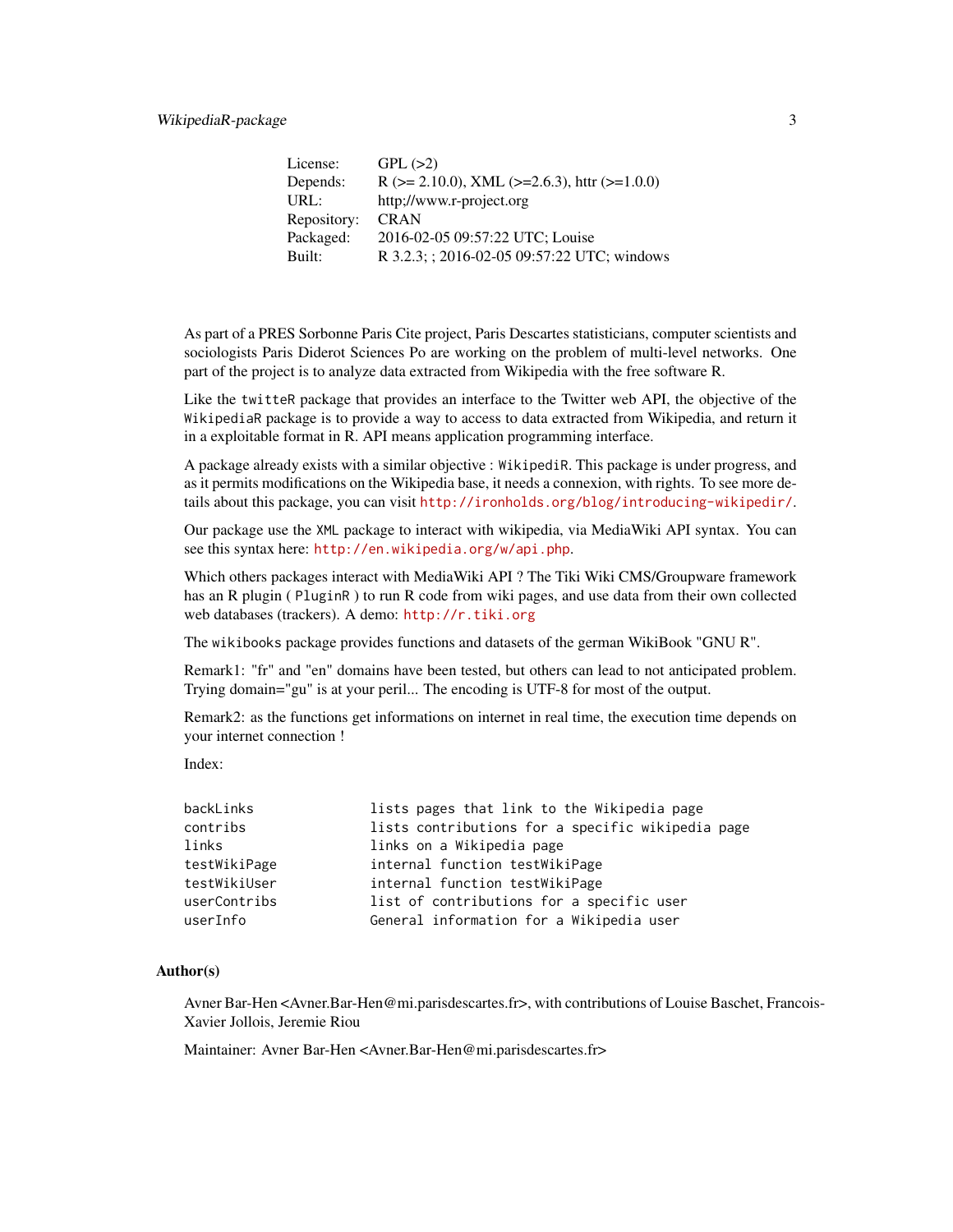#### <span id="page-3-0"></span>References

Barbillon P., Donnet, S., Lazega E., and Bar-Hen A. : Stochastic Block Models for Multiplex networks: an application to networks of researchers, ArXiv 1501.06444, [http://arxiv.org/abs/](http://arxiv.org/abs/1501.06444) [1501.06444](http://arxiv.org/abs/1501.06444).

## See Also

[WikipediR](#page-0-0)

#### Examples

```
## Not run:
## wikipedia links and external links that are present
links("Louis Pasteur") # default domain : en
## if the specified page needs to be redirected
links(page ="Structure baschet",domain = "fr")
# warning message
## wikipedia pages that link to the page about Luxor Temple
bl.Luxor <- backLinks(domain ="en", page = "Luxor Temple")
# in how many main pages and discussions this page is linked ?
table(bl.Luxor$backLinks$nscat)
## contributions on a page specified by its page ID
contrib.5636 \le contribs(5636, domain = "en")
# get the last non anonymous contributor
last.contrib.5636 <- contrib.5636$contribs[which(contrib.5636$contribs$userid!=0),]$user[1]
last.contrib.5636
## number of contributions for this user
```

```
nrow(userContribs(user.name = last.contrib.5636, domain = "en")$contribs)
## and informations about this user
userInfo(user.name = last.contrib.5636, domain = "en",
 usprop="groups|rights|editcount|gender")
```
## End(Not run)

backLinks *lists pages that link to the Wikipedia page*

#### **Description**

lists all pages that link to a specific Wikipedia page.

## Usage

backLinks(page = NULL, domain = "en")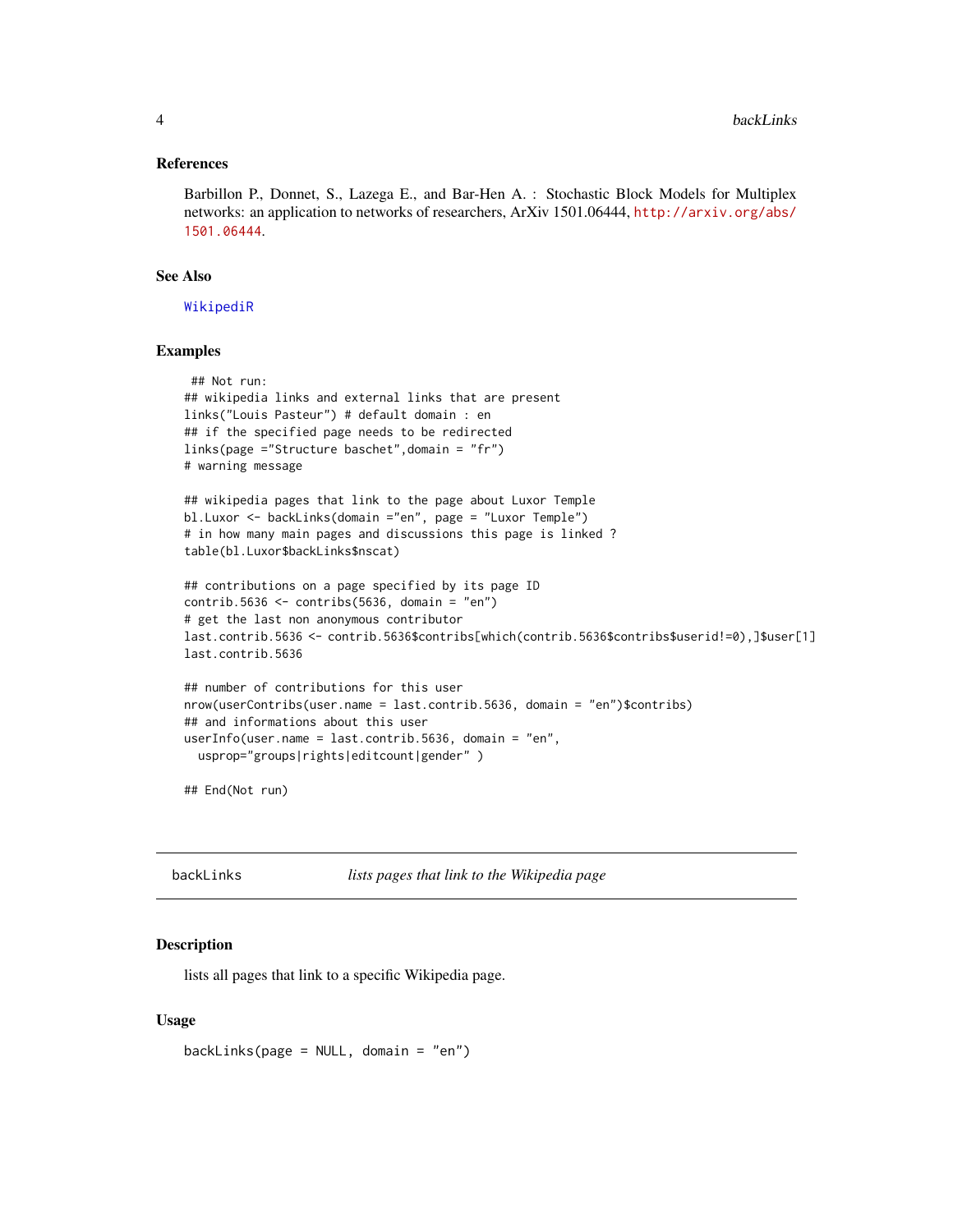#### backLinks 5

#### Arguments

| page   | numeric identifier or character title of the specific wikipedia page                                                  |
|--------|-----------------------------------------------------------------------------------------------------------------------|
| domain | a character value specifying the language of the wikipedia page. The default<br>value is "en" for "english language". |

## Details

This function uses API query syntax: "list=backlinks". For more details, see [https://www.mediawi](https://www.mediawiki.org/wiki/API:Backlinks)ki. [org/wiki/API:Backlinks](https://www.mediawiki.org/wiki/API:Backlinks)

## Value

an object of class backLinksClass containing:

- call the command line
- page title, identification number and domain of the Wikipedia page, created only if the page exists.
- backLinks a data frame containing title, the titles of the pages that link to the specific page, pageid, the pages IDs, ns, numbers of the namespaces (identification of the type of pages, defining nscat et nssubj, the two next variables), nscat, the categories of linked pages (Subject, Talk, or Virtual), nssubj, the subjects of the linked pages (Main Article, User, Wikipedia, File, MediaWiki, Template, Help, Category, Protal, Book, Draft, Education Program, TimedText, Module, Topic, Special, Media, Other). For more details about namespace, see [http://en.wikipedia.org/wiki/Wikipedia:Namespace#Subject\\_namespaces](http://en.wikipedia.org/wiki/Wikipedia:Namespace#Subject_namespaces) If the page has no back link or does not exist, this item is not created.
- testWikiPage a list of four elements,
	- takeOnlyFirst a boolean indicating if the class of page parameter is invalid, for example vector, list, matrix..., and in that case, only the first element is considered.
	- redirPage title of the redirected page. This item is NULL if the page is not redirected.
	- test an integer with value:
		- \* 4 for invalid domain,
		- \* 3 for an empty parameter page,
		- \* 2 when Wikipedia does not have an article with this exact name,
		- \* 1 for ambiguous page, direct or redirect,
		- \* 0 for valid an unambiguous page, direct or redirect.
	- warnMessage is a vector of warning messages.

#### Author(s)

Avner Bar-Hen, Louise Baschet, Francois-Xavier Jollois, Jeremie Riou

## See Also

print.backLinksClass links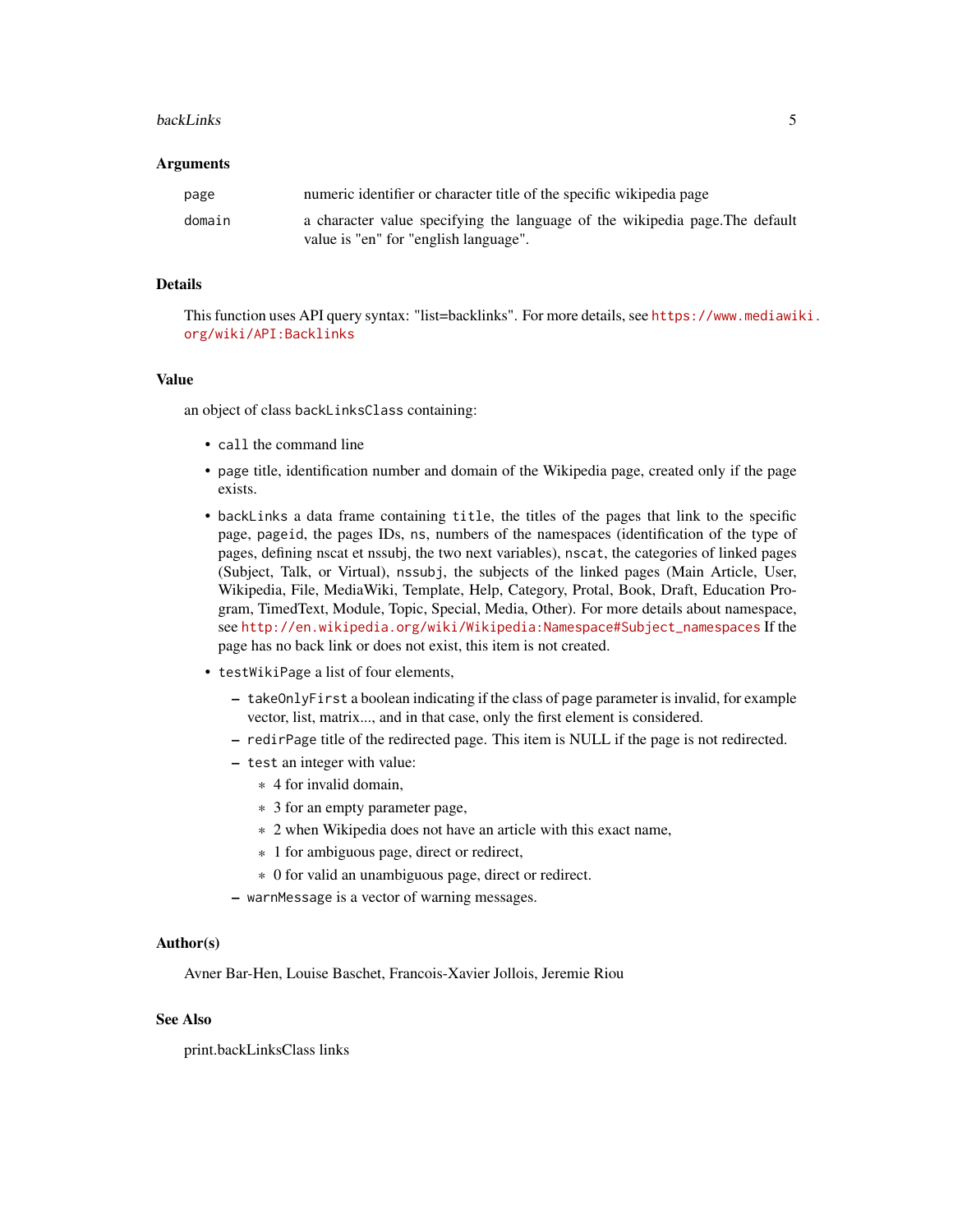#### 6 contribs contribution of the contribution of the contribution of the contribution of the contribution of the contribution of the contribution of the contribution of the contribution of the contribution of the contributio

## Examples

```
## Not run:
#' # a simple example
backLinks("Louis Pasteur")
backLinks.Baschet <- backLinks(page ="Cristal Baschet", domain ="fr")
table(backLinks.Baschet$backLinks$nscat)
## example with no back link
backLinks(page = 976, domain = "en" )
# with a page that not exist (at the moment of the redaction of this help page)
backLinks("zzzzz")
## End(Not run)
```
contribs *lists contributions of a specific wikipedia page*

## Description

provide the list of the contributions of a wikipedia page: discussions for Talk pages, or revisions for Subject pages.

## Usage

```
contribs(page = NULL, domain = "en", rvprop = "user|userid|timestamp")
```
## Arguments

| page   | numeric identifier or character title of the specific wikipedia page                                                  |
|--------|-----------------------------------------------------------------------------------------------------------------------|
| domain | a character value specifying the language of the wikipedia page. The default<br>value is "en" for "english language". |
| rvprop | Which properties to get for each revision (separate with 'l'):                                                        |
|        | • ids: the ID of the revision                                                                                         |
|        | • flags: revision flags (minor)                                                                                       |
|        | • timestamp: the timestamp of the revision, i.e. day and time                                                         |
|        | • user: user that made the revision                                                                                   |
|        | • userid: user id of revision creator                                                                                 |
|        | • size: length (bytes) of the revision                                                                                |
|        | • shal: SHA-1 (base 16) of the revision                                                                               |
|        | • contentmodel: content model id                                                                                      |
|        | • comment: comment by the user for revision                                                                           |
|        | • parsed comment: parsed comment by the user for the revision                                                         |
|        | • content: text of the revision                                                                                       |
|        | • tags: tags for the revision                                                                                         |
|        | Default: userluseriditimestamp                                                                                        |
|        |                                                                                                                       |

<span id="page-5-0"></span>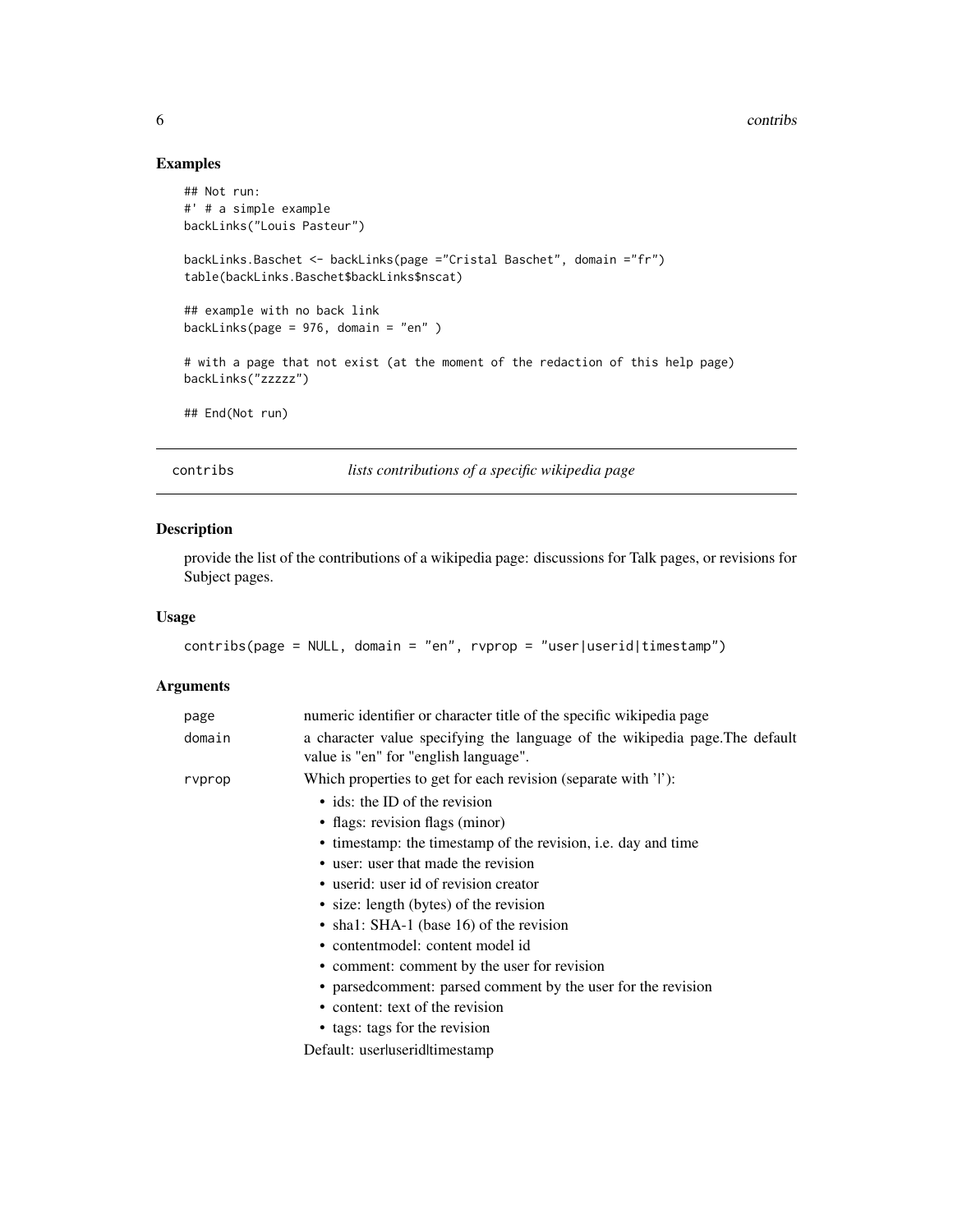#### contribs  $\overline{7}$

## Details

This function uses the API query syntax: "prop=revisions". For more details, see [https://www.](https://www.mediawiki.org/wiki/API:Backlinks) [mediawiki.org/wiki/API:Backlinks](https://www.mediawiki.org/wiki/API:Backlinks) If the page is ambiguous, the contributions correspond to the modification on this ambiguous page, not on the possible linked pages. If the user is anonymous, the user in the output corresponds to the IP address, and the userid is zero.

#### Value

an object of class contribsClass:

- call the command line
- page title and identification number of the Wikipedia page
- contribs a data frame containing asked properties of the contribs, by default : user, userid, timestamp. If the user does not exist or has no contribution, this item is not created.
- testWikiPage a list of four elements,
	- takeOnlyFirst a boolean indicating if the class of page parameter is invalid, for example vector, list, matrix..., and in that case, only the first element is considered.
	- redirPage title of the redirected page. This item is NULL if the page is not redirected.
	- test an integer with value:
		- \* 4 for invalid domain,
		- \* 3 for an empty parameter page,
		- \* 2 when Wikipedia does not have an article with this exact name,
		- \* 1 for ambiguous page, direct or redirect,
		- \* 0 for valid an unambiguous page, direct or redirect.
	- warnMessage is a vector of warning messages.

#### Author(s)

Avner Bar-Hen, Louise Baschet, Francois-Xavier Jollois, Jeremie Riou

## See Also

print.contribsClass userInfo

#### Examples

```
## Not run:
## numeric page identifier as parameter
contribs(domain = "fr", page = 108907)
## title page as parameter
contribs(domain ="en", page = "Wikipedia")
```
## End(Not run)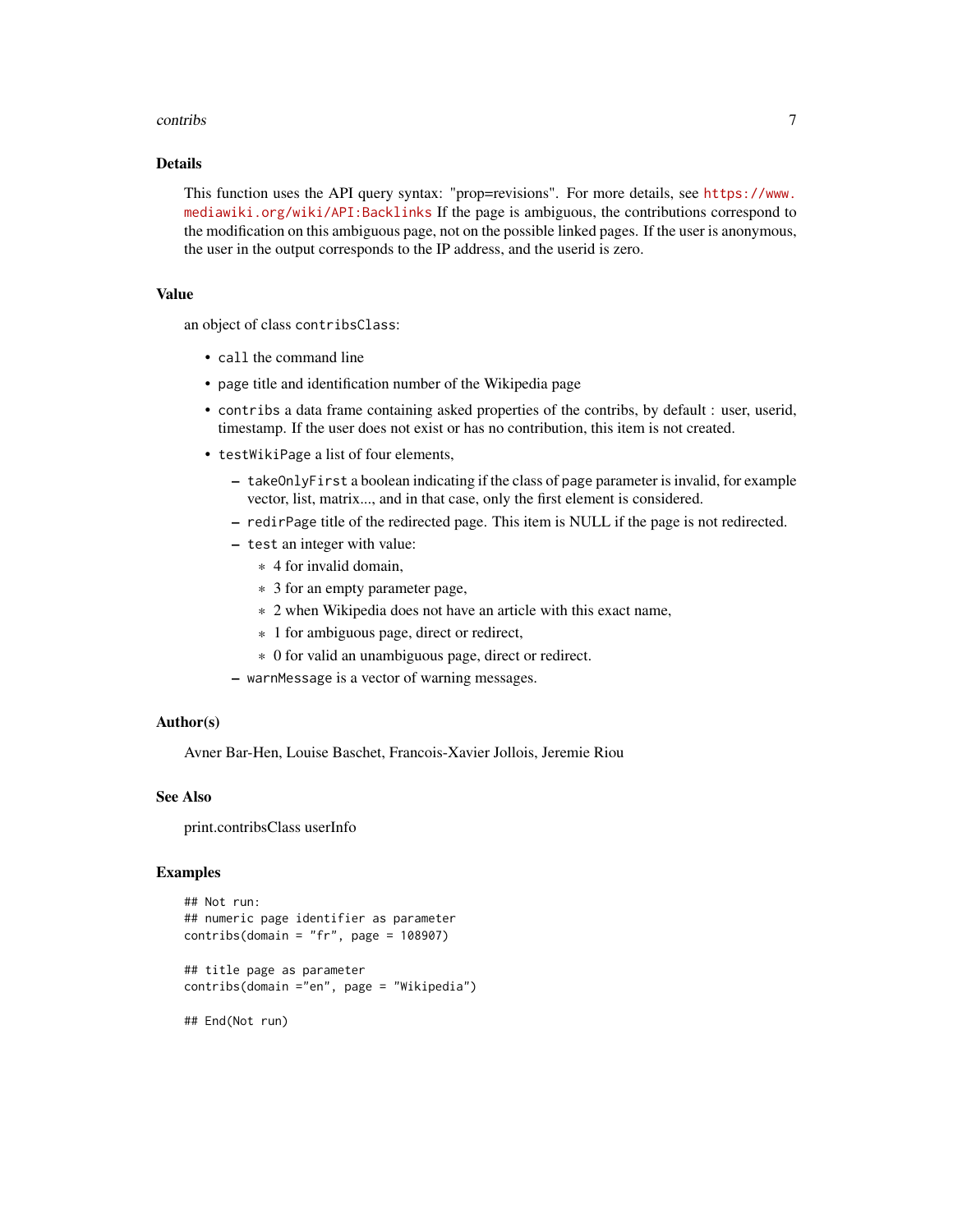#### <span id="page-7-0"></span>Description

lists all links (to wikipedia and to external url) that are present in a specific wikipedia page.

## Usage

links(page = NULL, domain = "en")

## Arguments

| page   | numeric identifier or character title of the specific wikipedia page              |
|--------|-----------------------------------------------------------------------------------|
| domain | a character value specifying the language of the wikipedia url. The default value |
|        | is "en" for "english language".                                                   |

## Details

This function uses the MediaWiki API query syntax: "prop=links". For more details, see [http:](http://www.mediawiki.org/wiki/API:Properties#links_.2F_pl) [//www.mediawiki.org/wiki/API:Properties#links\\_.2F\\_pl](http://www.mediawiki.org/wiki/API:Properties#links_.2F_pl).

#### Value

an object of class linksClass containing:

- call the command line
- page title, identification number, and domain of the Wikipedia page
- links a data frame containing title, the titles of the linked pages, ns, numbers of the namespaces (identification of the type of pages, defining nscat et nssubj, the two next variables), nscat, the categories of linked pages (Subject, Talk, or Virtual), nssubj, the subjects of the linked pages (Main Article, User, Wikipedia, File, MediaWiki, Template, Help, Category, Protal, Book, Draft, Education Program, TimedText, Module, Topic, Special, Media, Other). For more details about namespace, see <http://www.mediawiki.org/wiki/Help:Namespaces> and [http://en.wikipedia.org/wiki/Wikipedia:Namespace#Subject\\_namespaces](http://en.wikipedia.org/wiki/Wikipedia:Namespace#Subject_namespaces)
- extlinks a vector containing the list of url of external links. If there is no external link in the page, this item is not created.
- testWikiPagea list of four elements,
	- takeOnlyFirst a boolean indicating if the class of page parameter is invalid, for example vector, list, matrix..., and in that case, only the first element is considered.
	- redirPage title of the redirected url. This item is NULL if the page is not redirected.
	- test an integer with value:
		- \* 4 for invalid domain,
		- \* 3 for an empty parameter page,
		- \* 2 when Wikipedia does not have an article with this exact name,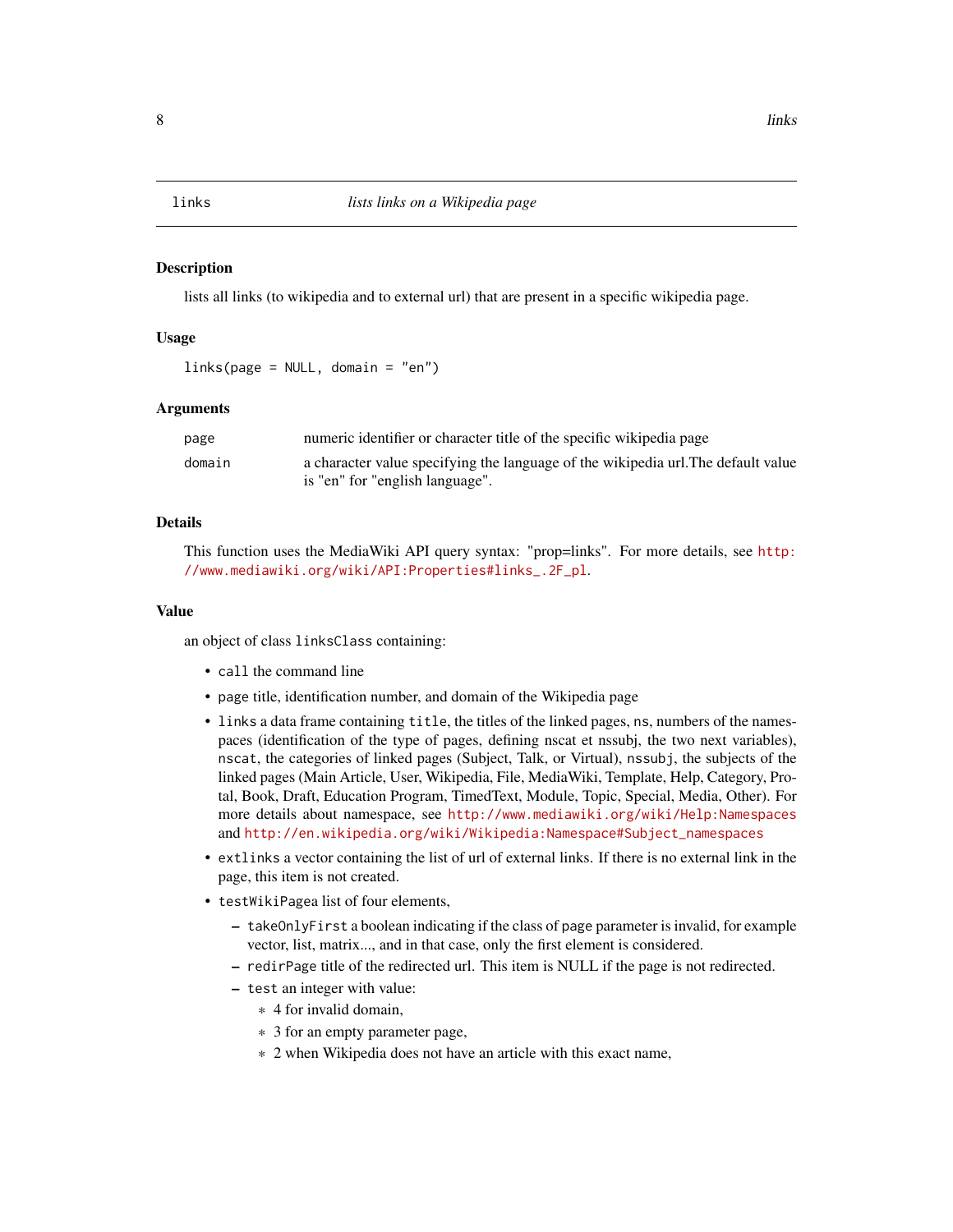- <span id="page-8-0"></span>\* 1 for ambiguous page, direct or redirect,
- \* 0 for valid an unambiguous page, direct or redirect.
- warnMessage is a vector of warning messages.

## Author(s)

Avner Bar-Hen, Louise Baschet, Francois-Xavier Jollois, Jeremie Riou

## See Also

print.linksClass backLinks

#### Examples

```
## Not run:
# a simple example
links("Louis Pasteur") # default domain : en
```
# with a redirected page links.Obama <- links(page ="Obama") links.Obama # warning message

```
# a simple example with page specified by its page ID number
links(page = 976, domain = "fr" )
```

```
# with a page that not exist (at the moment of the redaction of this help page)
links("zzzzz")
```
## End(Not run)

print.backLinksClass *S3method print backLinks*

## Description

S3method to print backLinksClass objects, results of the backLinks function

#### Usage

```
## S3 method for class 'backLinksClass'
print(x, maxprint = 10, ...)
```
#### Arguments

|                      | the backLinksClass object, result of the backLinks function |
|----------------------|-------------------------------------------------------------|
| maxprint             | the maximal number of pages to print                        |
| $\ddot{\phantom{0}}$ | others parameters                                           |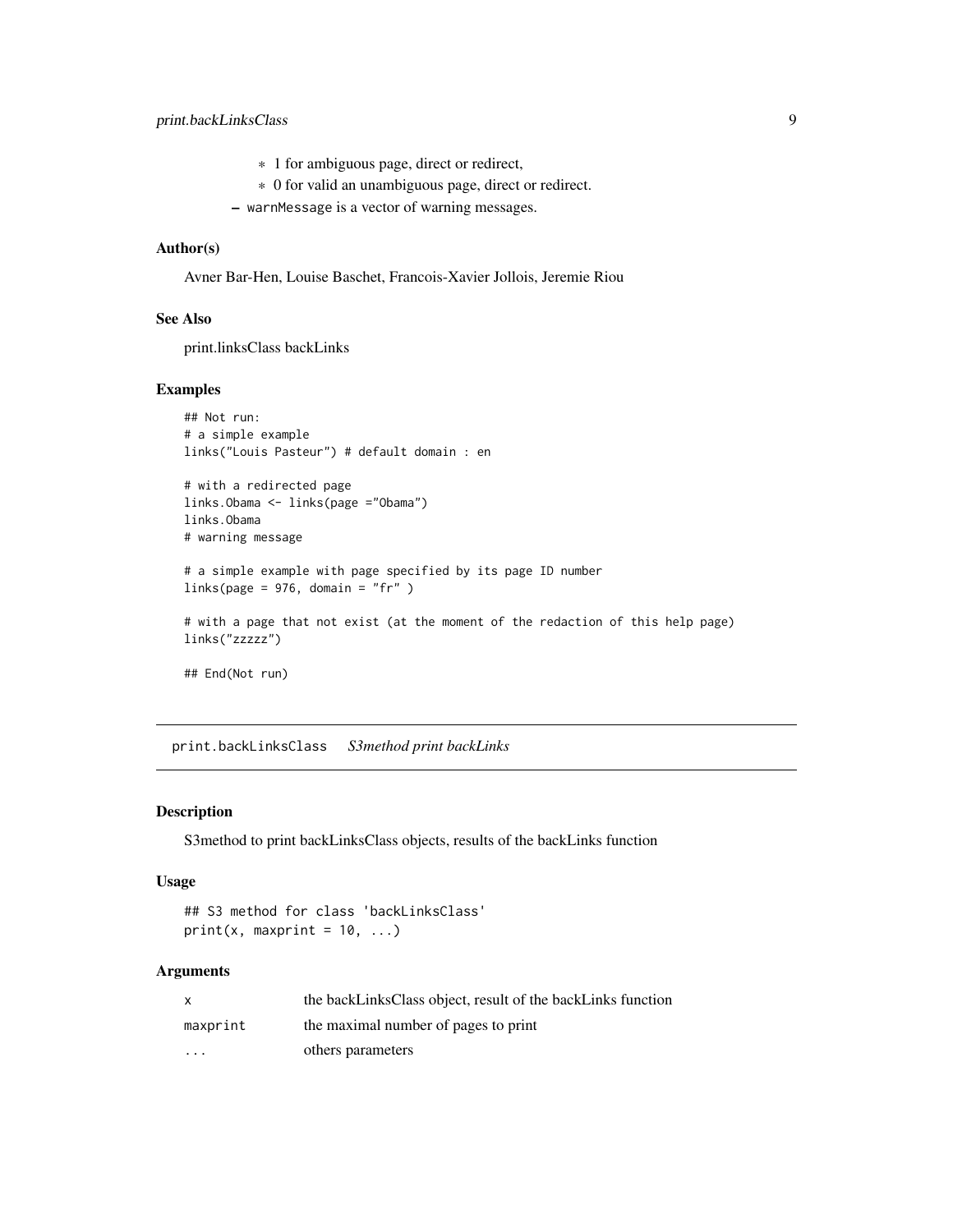## <span id="page-9-0"></span>Author(s)

Avner Bar-Hen, Louise Baschet, Francois-Xavier Jollois, Jeremie Riou

## See Also

backLinks

print.contribsClass *S3method print contribs*

## Description

S3method to print contribsClass objects, results of the contribs function

#### Usage

## S3 method for class 'contribsClass'  $print(x, maxprint = 10, ...)$ 

## Arguments

| X                       | the contribs Class object, result of the contribs function |
|-------------------------|------------------------------------------------------------|
| maxprint                | the maximal number of pages to print                       |
| $\cdot$ $\cdot$ $\cdot$ | others parameters                                          |

#### Author(s)

Avner Bar-Hen, Louise Baschet, Francois-Xavier Jollois, Jeremie Riou

## See Also

contribs

print.linksClass *S3method print links*

## Description

S3method to print linksClass objects, results of the links function

## Usage

```
## S3 method for class 'linksClass'
print(x, maxprint = 10, ...)
```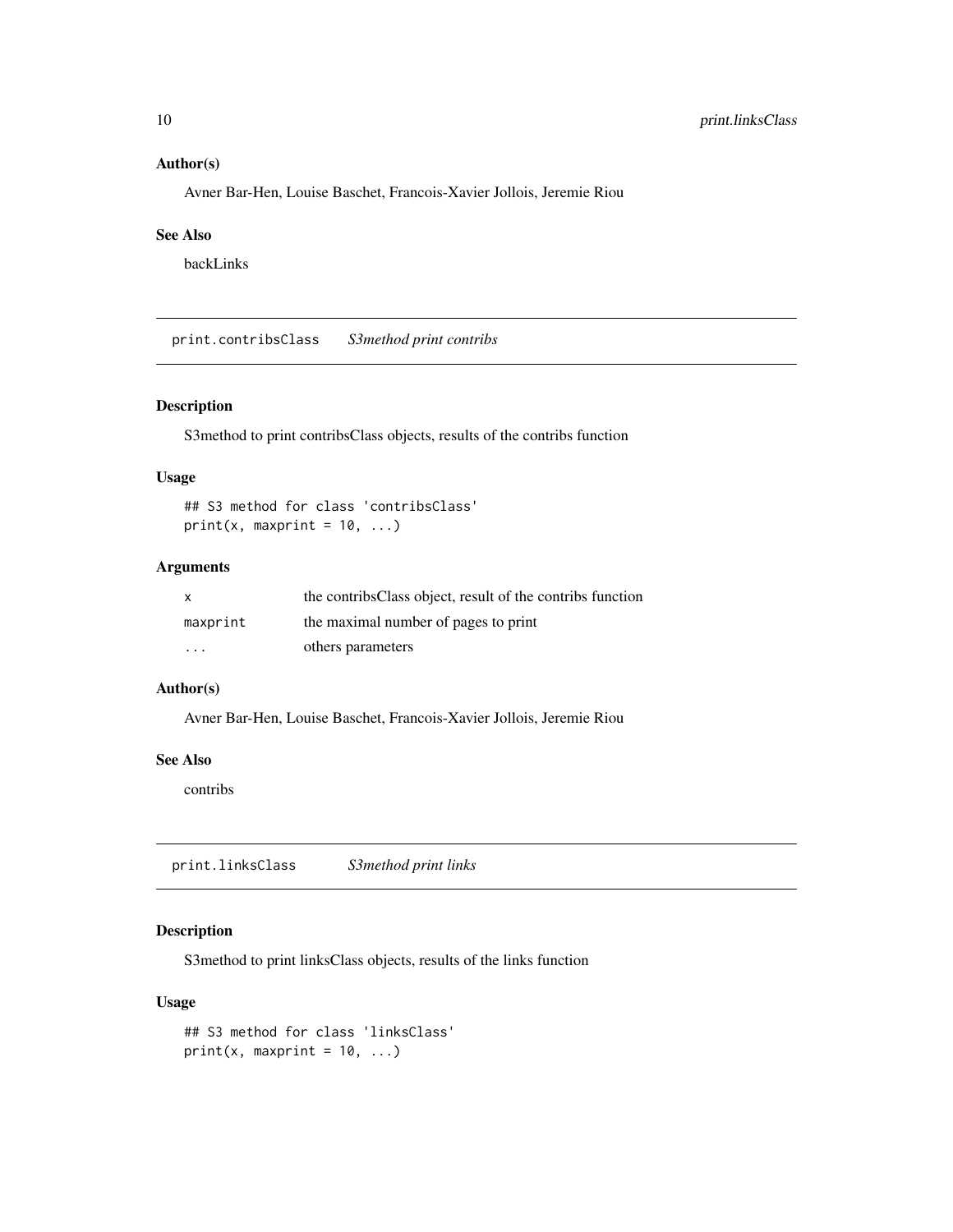## <span id="page-10-0"></span>Arguments

| $\mathsf{X}$ | the links Class object, result of the links function |
|--------------|------------------------------------------------------|
| maxprint     | the maximal number of pages to print                 |
| .            | others parameters                                    |

## Author(s)

Avner Bar-Hen, Louise Baschet, Francois-Xavier Jollois, Jeremie Riou

## See Also

links

print.userContribsClass

*S3method print userContribs*

## Description

S3method to print userContribsClass objects, results of the userContribs function

## Usage

```
## S3 method for class 'userContribsClass'
print(x, maxprint = 10, ...)
```
## Arguments

| X.                      | the userContribsClass object, result of the userContribs function |
|-------------------------|-------------------------------------------------------------------|
| maxprint                | the maximal number of contributions to print                      |
| $\cdot$ $\cdot$ $\cdot$ | others parameters                                                 |

## Author(s)

Avner Bar-Hen, Louise Baschet, Francois-Xavier Jollois, Jeremie Riou

## See Also

userContribs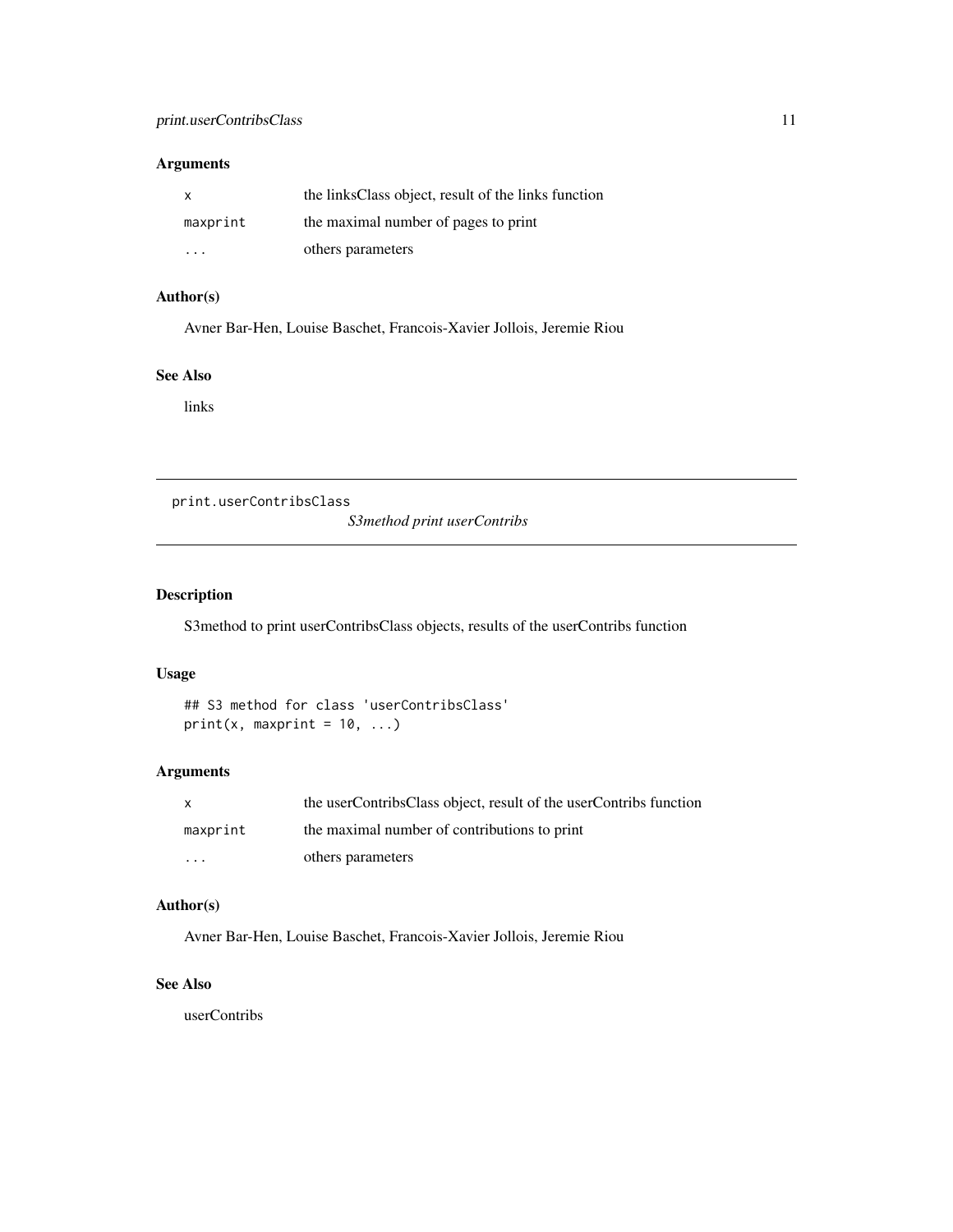<span id="page-11-0"></span>print.userInfoClass *S3method print userInfo*

## Description

S3method to print userInfoClass objects, results of the userInfo function

## Usage

## S3 method for class 'userInfoClass'  $print(x, \ldots)$ 

## Arguments

|          | the userInfoClass object, result of the userInfo function |
|----------|-----------------------------------------------------------|
| $\cdots$ | others parameters                                         |

## Author(s)

Avner Bar-Hen, Louise Baschet, Francois-Xavier Jollois, Jeremie Riou

## See Also

userInfo

testWikiPage *internal function testWikiPage*

## Description

internal function to test validity of a wikidepia page, called in links, backLinks, and contribs functions.

## Usage

```
testWikiPage(page = NULL, domain = "en")
```
## Arguments

| page   | numeric identifier or character title of the specific wikipedia page                                                 |
|--------|----------------------------------------------------------------------------------------------------------------------|
| domain | a character value providing the language of the wikipedia page. The default value<br>is "en" for "english language". |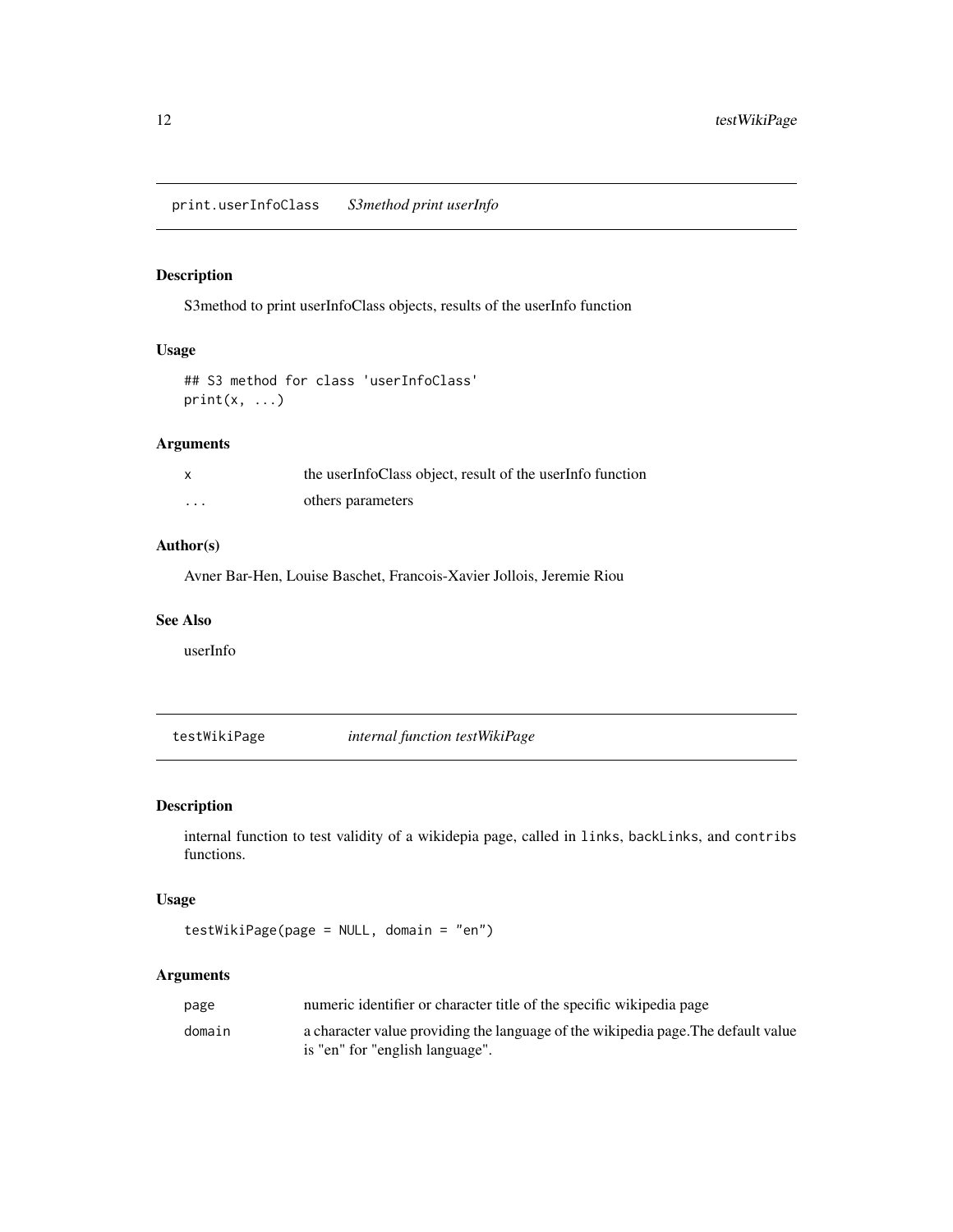#### <span id="page-12-0"></span>testWikiUser 13

## Value

a list of four elements, the first is takeOnlyFirst, a boolean indicating if the class of page parameter is invalid, for example vector, list, matrix..., and in that case, the only the first element is considered. The second element is redirPage, the title page of the redirected page. The third element is test, an integer with value:

- 4 for invalid domain,
- 3 for an empty parameter page,
- 2 when Wikipedia does not have an article with this exact name,
- 1 for ambiguous page, direct or redirect,
- 0 for valid an unambiguous page, direct or redirect.

The last element, warnMessage, is a vector of warning messages.

## Author(s)

Avner Bar-Hen, Louise Baschet, Francois-Xavier Jollois, Jeremie Riou

testWikiUser *internal function testWikiUser*

#### Description

internal function to test validity of a wikidepia domain and user, called in userInfo and userContribs functions.

## Usage

```
testWikiUser(user.name = NULL, domain = "en")
```
## Arguments

| user.name | a character value providing the name of the specific wikipedia user               |
|-----------|-----------------------------------------------------------------------------------|
| domain    | a character value providing the language of the wikipedia page. The default value |
|           | is "en" for "english language".                                                   |

#### Value

a list of four elements, the first is takeOnlyFirst, a boolean indicating if the class of user.name parameter is invalid, for example vector, list, matrix..., and in that case, the only the first element is considered. The second element is test, an integer with value:

- 4 for invalid domain,
- 3 for an empty parameter user.name,
- 2 when Wikipedia does not have an user with this exact name,
- 0 for valid existing user.name.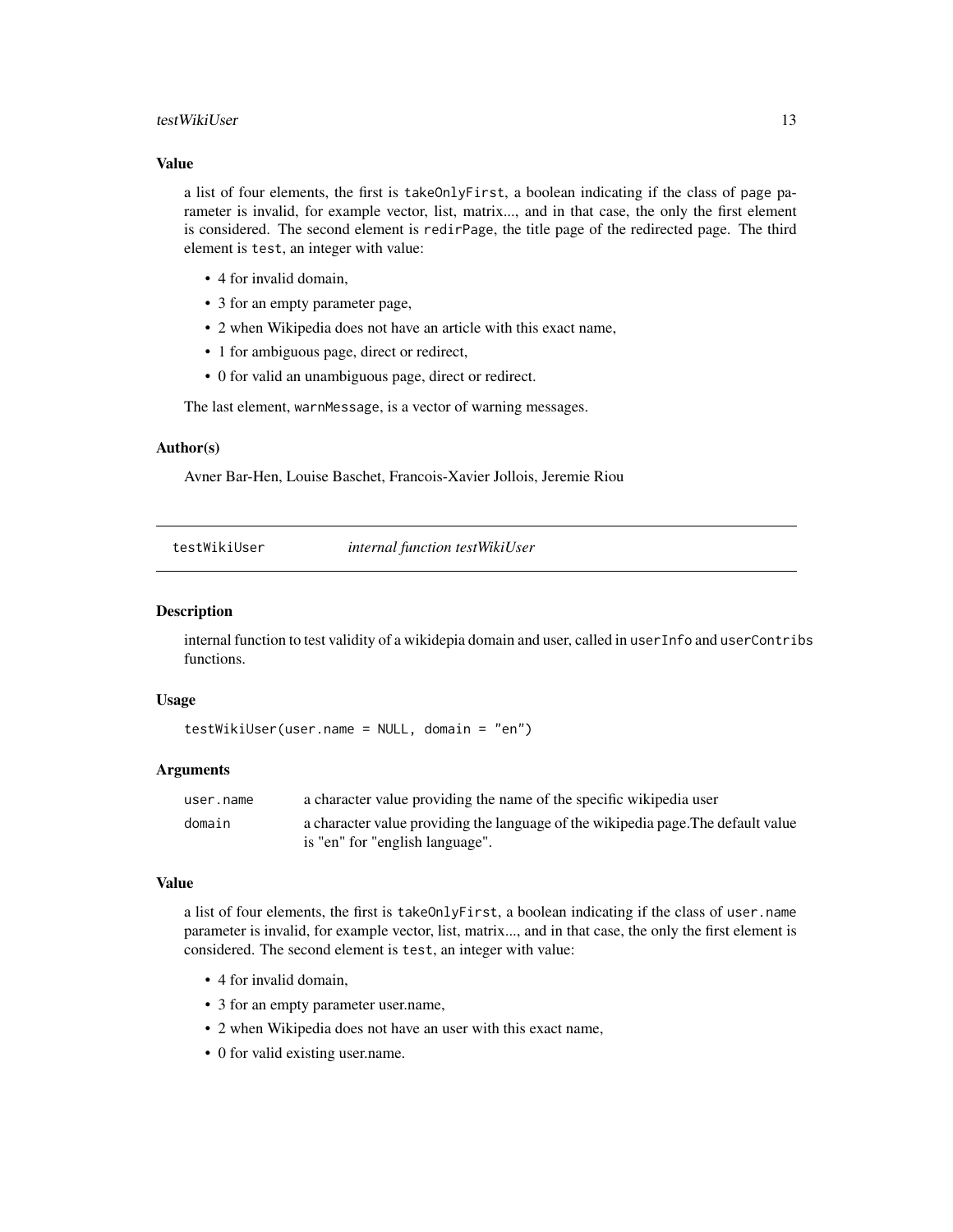The third element is user, a vector containing the user name, the user identifier, and domain. If the user does not exist, this item is not created. The last element, warnMessage, is a vector of warning messages.

## Author(s)

Avner Bar-Hen, Louise Baschet, Francois-Xavier Jollois, Jeremie Riou

userContribs *lists contributions for a specific user*

## Description

lists contributions for a specific user: discussions for Talk pages, and revisions for Subject pages.

## Usage

```
userContribs(user.name = NULL, domain = "en",
 ucprop = "ids|title|timestamp|comment|sizediff|flags")
```
## Arguments

| user.name | a character value providing the name of the user                                                                     |
|-----------|----------------------------------------------------------------------------------------------------------------------|
| domain    | a character value providing the language of the wikipedia page. The default<br>value is "en" for "english language". |
| ucprop    | Include informations (separate with ' ') :                                                                           |
|           | • ids the page ID and revision ID                                                                                    |
|           | • title the title and namespace ID of the page. This parameter is not optional.                                      |
|           | • timestamp the timestamp of the edit, i.e. day and time                                                             |
|           | • comment the comment of the edit                                                                                    |
|           | • parsed comment the parsed comment of the edit                                                                      |
|           | • size the new size of the edit                                                                                      |
|           | • sizediff the size delta of the edit against its parent                                                             |
|           | • flags flags of the edit                                                                                            |
|           | • patrolled patrolled edits                                                                                          |
|           | • tags tags for the edit                                                                                             |

Default: ids|title|timestamp|comment|sizediff|flags

## Details

This function uses the API query syntax: "list=usercontribs". For more details, see [https://www.](https://www.mediawiki.org/wiki/API:Usercontribs) [mediawiki.org/wiki/API:Usercontribs](https://www.mediawiki.org/wiki/API:Usercontribs) Additionnally to the titles of the modified pages, this function always returns in the contribs item the ns for namespace (identifcation of the type of pages), the nscat for the category of the pages (Subject, Talk, or Virtual), and the subject of the pages.

<span id="page-13-0"></span>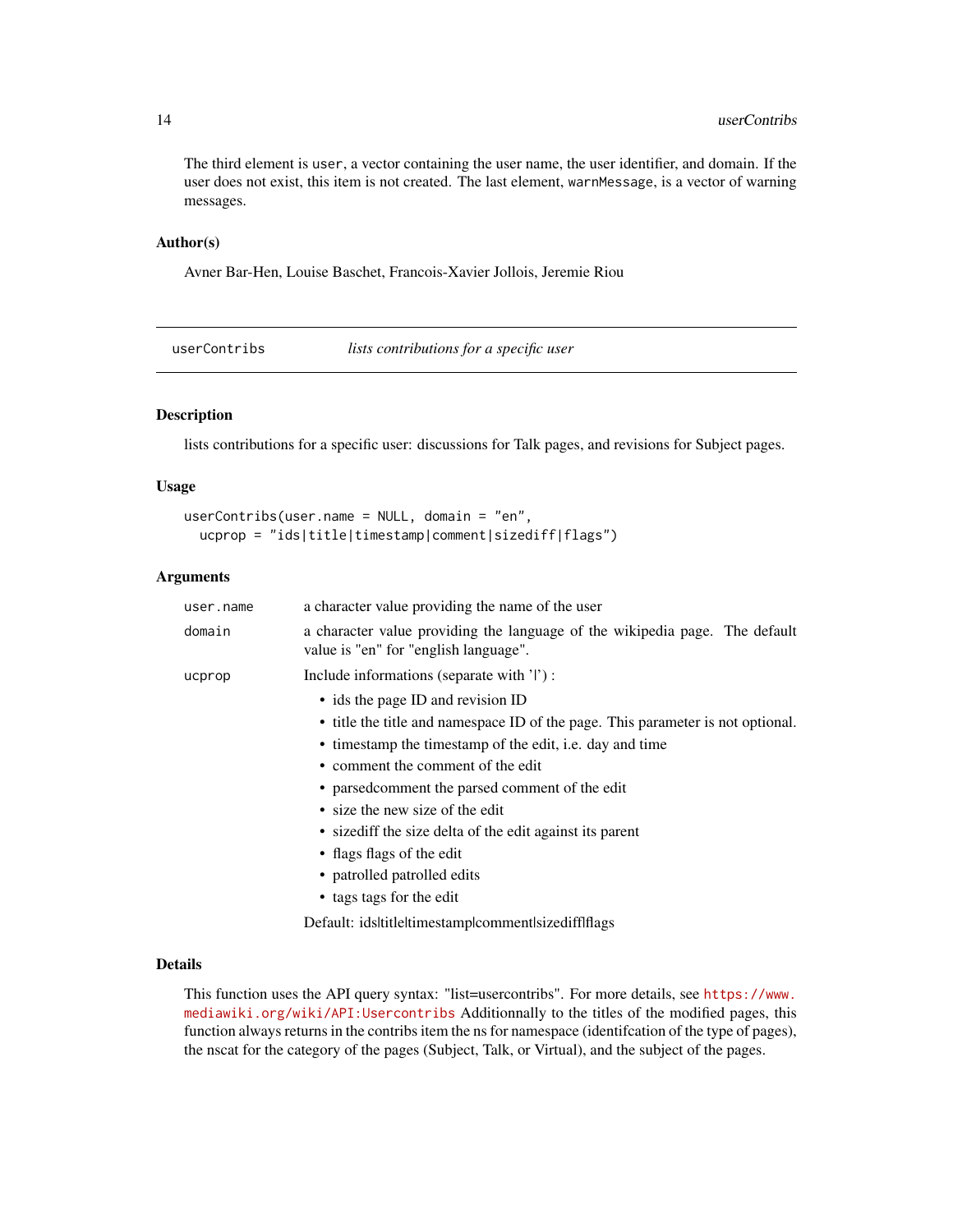#### userContribs 15

#### Value

an object of class userContribsClass:

- call the command line
- user a vector containing the user name and the user identifier
- contribs a data frame containing the asked properties of the revisions. If ids is asked, the corresponding results are pageid, revid, and parentid. Three others informations are automatically added : ns, numbers of the namespaces (identification of the type of pages, defining nscat et nssubj, the two next variables), nscat, the categories of linked pages (Subject, Talk, or Virtual), nssubj, the subjects of the linked pages (Main Article, User, Wikipedia, File, MediaWiki, Template, Help, Category, Protal, Book, Draft, Education Program, TimedText, Module, Topic, Special, Media, Other) . This item is provided if the user has at least one contribution. For more details about namespace, see [http://www.mediawiki.org/wiki/Help:](http://www.mediawiki.org/wiki/Help:Namespaces) [Namespaces](http://www.mediawiki.org/wiki/Help:Namespaces) and [http://en.wikipedia.org/wiki/Wikipedia:Namespace#Subject\\_namespaces](http://en.wikipedia.org/wiki/Wikipedia:Namespace#Subject_namespaces)
- testWikiUser A list of three elements. The first is takeOnlyFirst, a boolean indicating if the class of user.name parameter is invalid, for example vector, list, matrix..., and in that case, the only the first element is considered. The second element is test, an integer with value:
	- 4 for invalid domain,
	- 3 for an empty parameter user,
	- 2 when Wikipedia does not have an user with this exact name,
	- 0 for valid existing user.

The last element, warnMessage, is a vector of warning messages.

## Author(s)

Avner Bar-Hen, Louise Baschet, Francois-Xavier Jollois, Jeremie Riou

## See Also

userInfo

#### Examples

```
## Not run:
LouiseContribs <- userContribs(user.name = "Louise", domain = "en")
## try a user that does not exist (at the moment of the redaction of this help page)
userContribs(user.name="Louise Baschet", domain ="fr")
```
## End(Not run)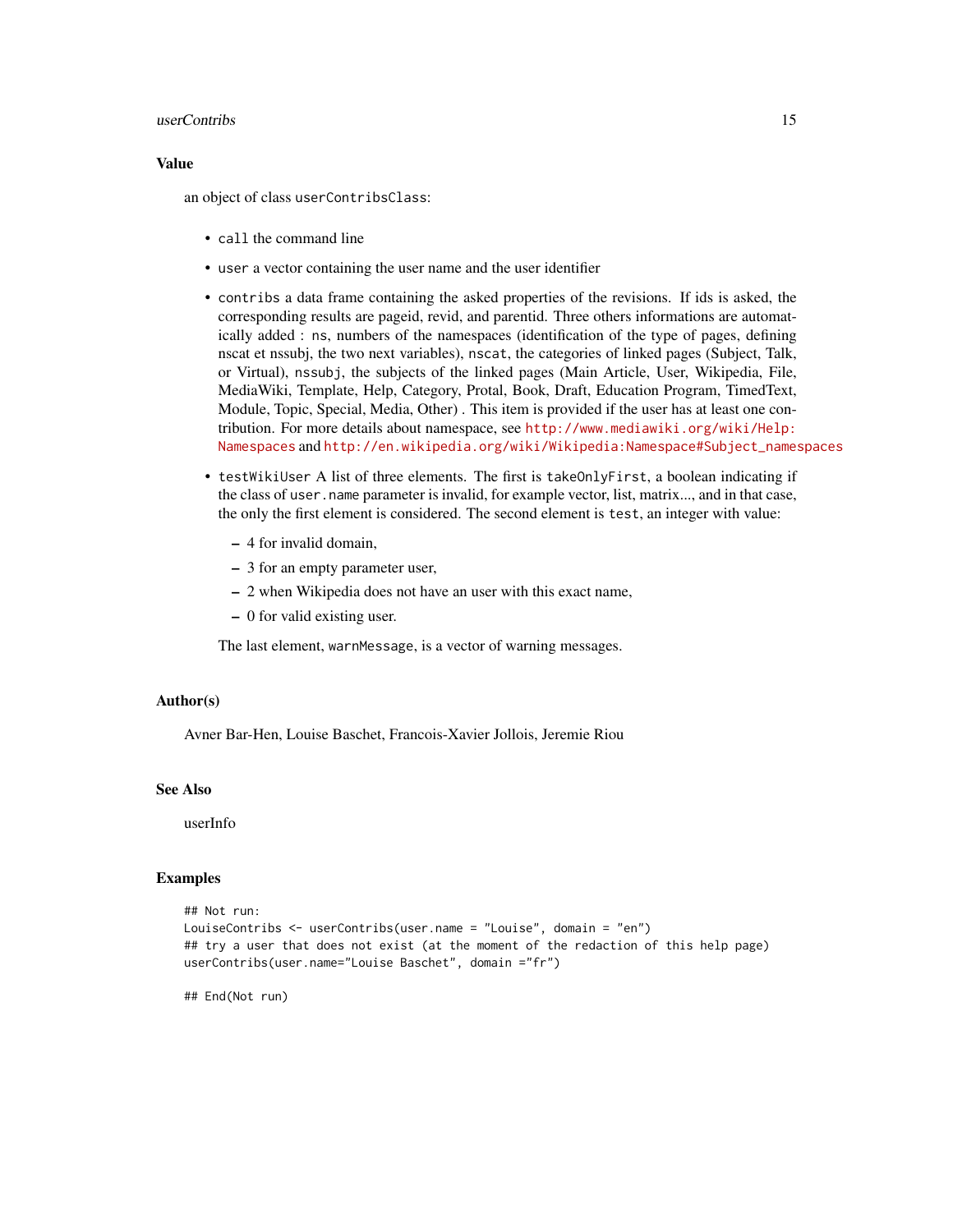<span id="page-15-0"></span>

## Description

provides general information about a specific Wikipedia user

## Usage

```
userInfo(user.name = NULL, domain = "en",
 usprop = "groups|implicitgroups|rights|editcount|registration|emailable|gender")
```
#### Arguments

| user.name | a character value for the name of a user                                                                                                                                                                                                                                                                                                                                                                                                                                            |
|-----------|-------------------------------------------------------------------------------------------------------------------------------------------------------------------------------------------------------------------------------------------------------------------------------------------------------------------------------------------------------------------------------------------------------------------------------------------------------------------------------------|
| domain    | a character value providing the language of the wikipedia page. The default value<br>is "en" for "english language".                                                                                                                                                                                                                                                                                                                                                                |
| usprop    | What pieces of information to include (separate with ' '):                                                                                                                                                                                                                                                                                                                                                                                                                          |
|           | • groups: lists all the groups the user(s) belongs to<br>• implicit groups: lists all the groups a user is automatically a member of<br>• rights: lists all the rights the user(s) has<br>• editcount: adds the user's edit count<br>• registration: adds the user's registration timestamp<br>• emailable: tags if the user can and wants to receive email through [Spe-<br>cial:Emailuser]]<br>• gender: tags the gender of the user. Returns "male", "female", or "un-<br>known" |

Default: groupslimplicitgroupslrightsleditcountlregistrationlemailable|gender

## Details

This function uses the MediaWiki API query syntax: "list=users". For more details, see [https:](https://www.mediawiki.org/wiki/API:Users) [//www.mediawiki.org/wiki/API:Users](https://www.mediawiki.org/wiki/API:Users)

#### Value

an object of class userInfoClass containing:

- call the command line
- rights only if asked: a vector of rights. If not asked, this item does not exist.
- groups only if asked: a vector of groups names. If not asked, this item does not exist.
- implicitgroups only if asked: a vector of implicit groups names. If not asked, this item does not exist.
- info a data frame containing the other asked properties of user (at least userid and name).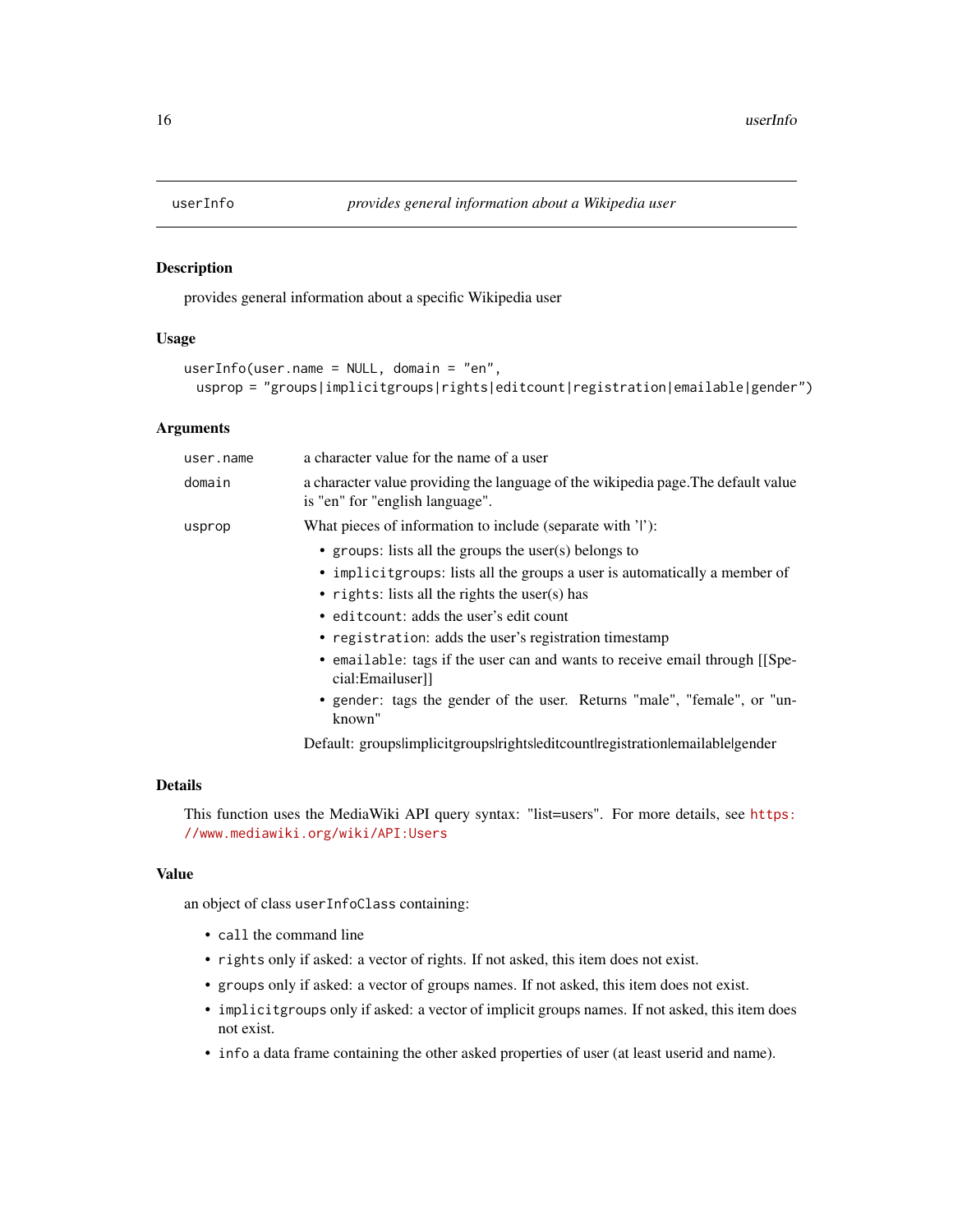#### userInfo and the contract of the contract of the contract of the contract of the contract of the contract of the contract of the contract of the contract of the contract of the contract of the contract of the contract of t

- testWikiUser A list of three elements. The first is takeOnlyFirst, a boolean indicating if the class of user.name parameter is invalid, for example vector, list, matrix..., and in that case, the only the first element is considered. The second element is test, an integer with value:
	- 4 for invalid domain,
	- 3 for an empty parameter user,
	- 2 when Wikipedia does not have an user with this exact name,
	- 0 for valid existing user.

The last element, warnMessage, is a vector of warning messages.

## Author(s)

Avner Bar-Hen, Louise Baschet, Francois-Xavier Jollois, Jeremie Riou

## Examples

```
## Not run:
LouiseInfo <- userContribs(user.name = "Louise", domain = "en")
LouiseInfo
bobInfo <- userInfo(user.name = "bob", domain = "en")
bobInfo
## try a user that does not exist (at the moment of the redaction of this help page)
userInfo(user.name="Louise Baschet", domain ="fr")
```
## End(Not run)